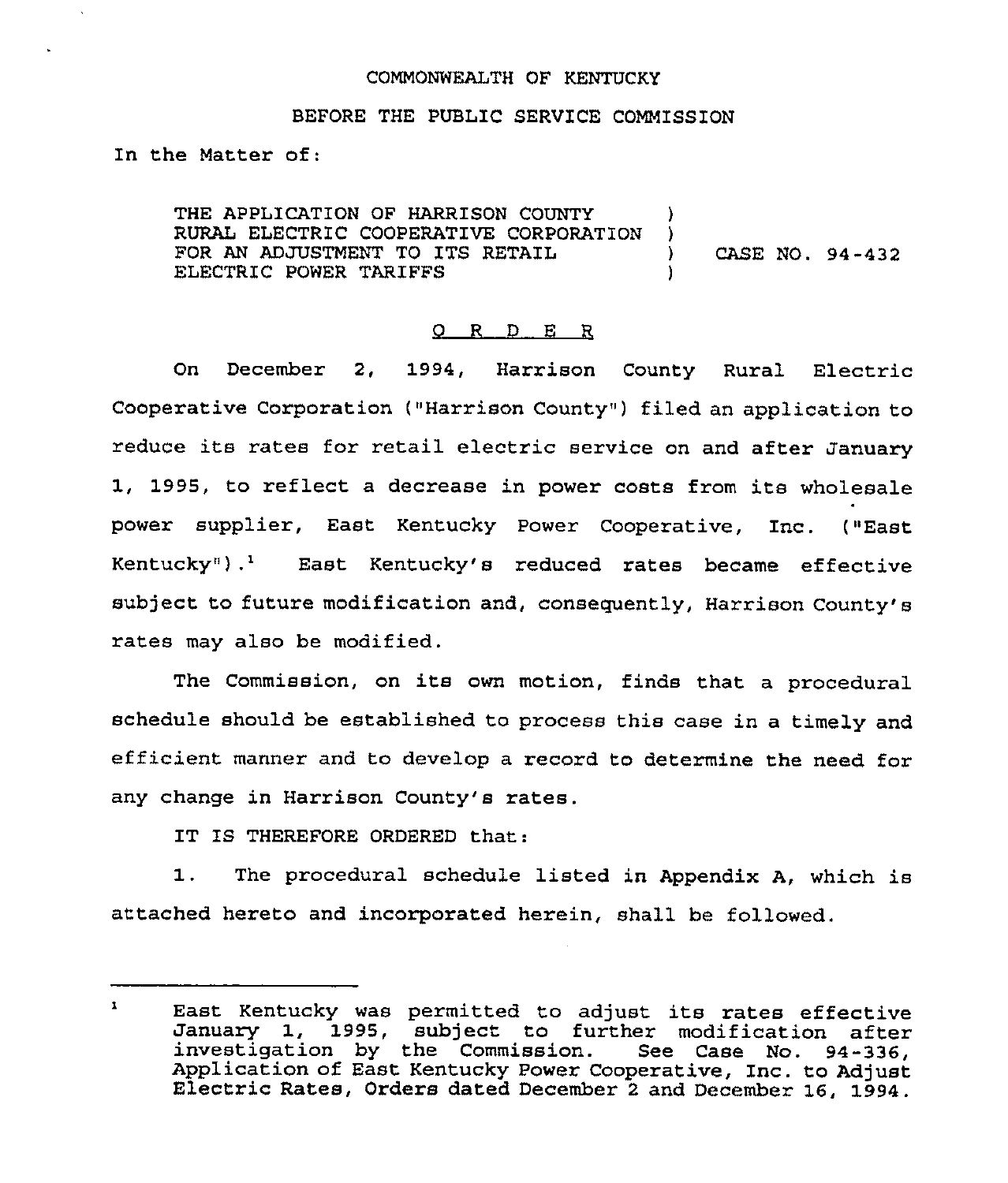2. All requests for information and responses thereto shall be appropriately indexed. All responses shall include the name of the person who will be responsible for responding to questions related to the information, with copies to all parties of record and 10 copies to the Commission.

3. Harrison County shall give notice of the scheduled hearing in accordance with the provisions set out in 807 KAR 5:011, Section 8(5) . At the time the publication is requested, Harrison County shall forward a duplicate of the notice and request to the Commission.

4. Motions for extensions of time with respect to the schedule herein shall be made in writing and will be granted only upon a showing of good cause.

5. Nothing contained herein shall prevent the Commission from entering further Orders in this matter.

Done at Frankfort, Kentucky, this 13th day of January, 1995.

PUBLIC SERVICE COMMISSION

the Commiss

ATTEST:

Executive Director